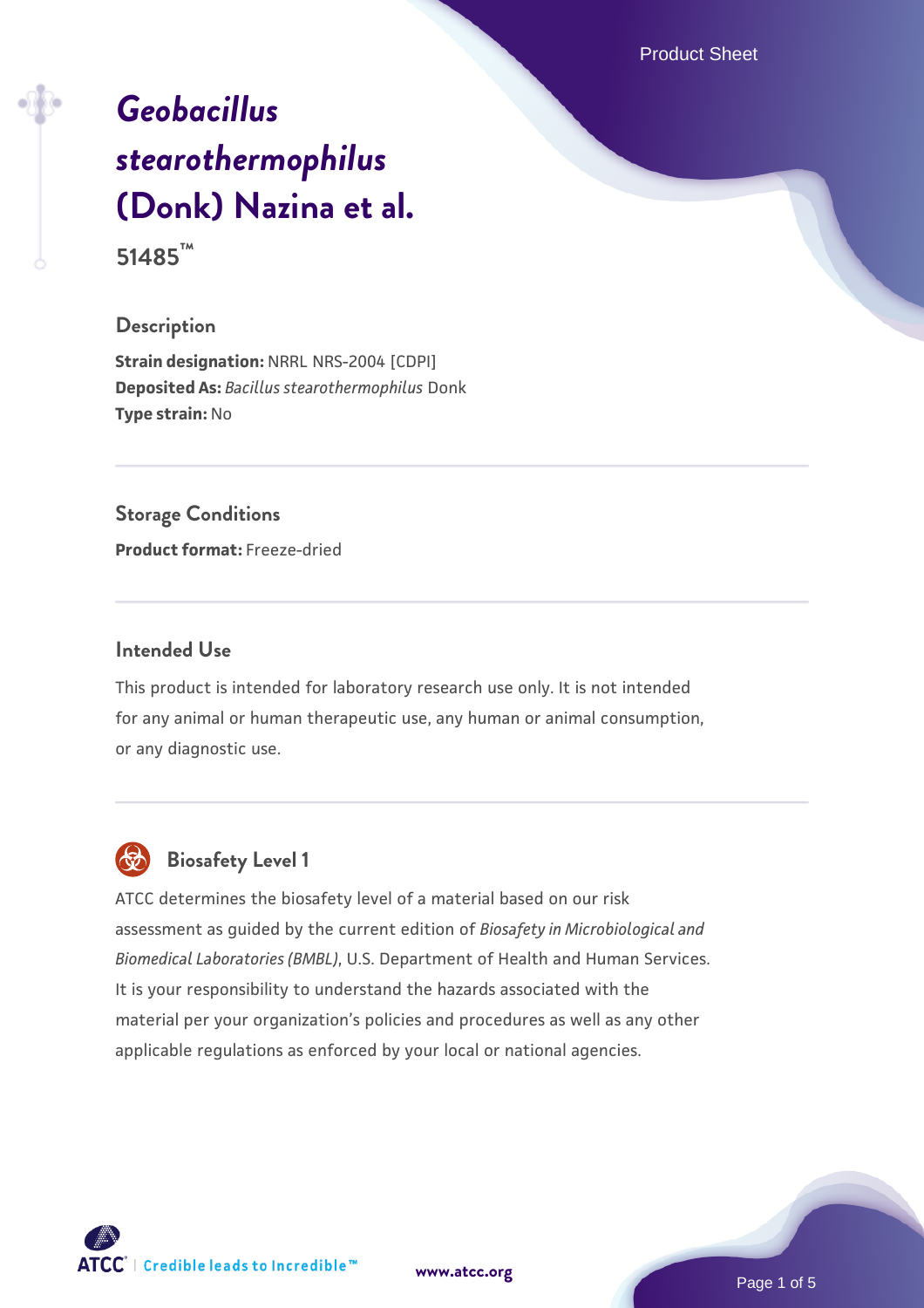ATCC highly recommends that appropriate personal protective equipment is always used when handling vials. For cultures that require storage in liquid nitrogen, it is important to note that some vials may leak when submersed in liquid nitrogen and will slowly fill with liquid nitrogen. Upon thawing, the

conversion of the liquid nitrogen back to its gas phase may result in the vial exploding or blowing off its cap with dangerous force creating flying debris. Unless necessary, ATCC recommends that these cultures be stored in the vapor phase of liquid nitrogen rather than submersed in liquid nitrogen.

# **Certificate of Analysis**

For batch-specific test results, refer to the applicable certificate of analysis that can be found at www.atcc.org.

# **Growth Conditions**

**Medium:**  [ATCC Medium 3: Nutrient agar or nutrient broth](https://www.atcc.org/-/media/product-assets/documents/microbial-media-formulations/3/atcc-medium-3.pdf?rev=7510837507e64d849c62a46b5b2197a1) **Temperature:** 55°C

# **Material Citation**

If use of this material results in a scientific publication, please cite the material in the following manner: *Geobacillus stearothermophilus* (Donk) Nazina et al. (ATCC 51485)

## **References**

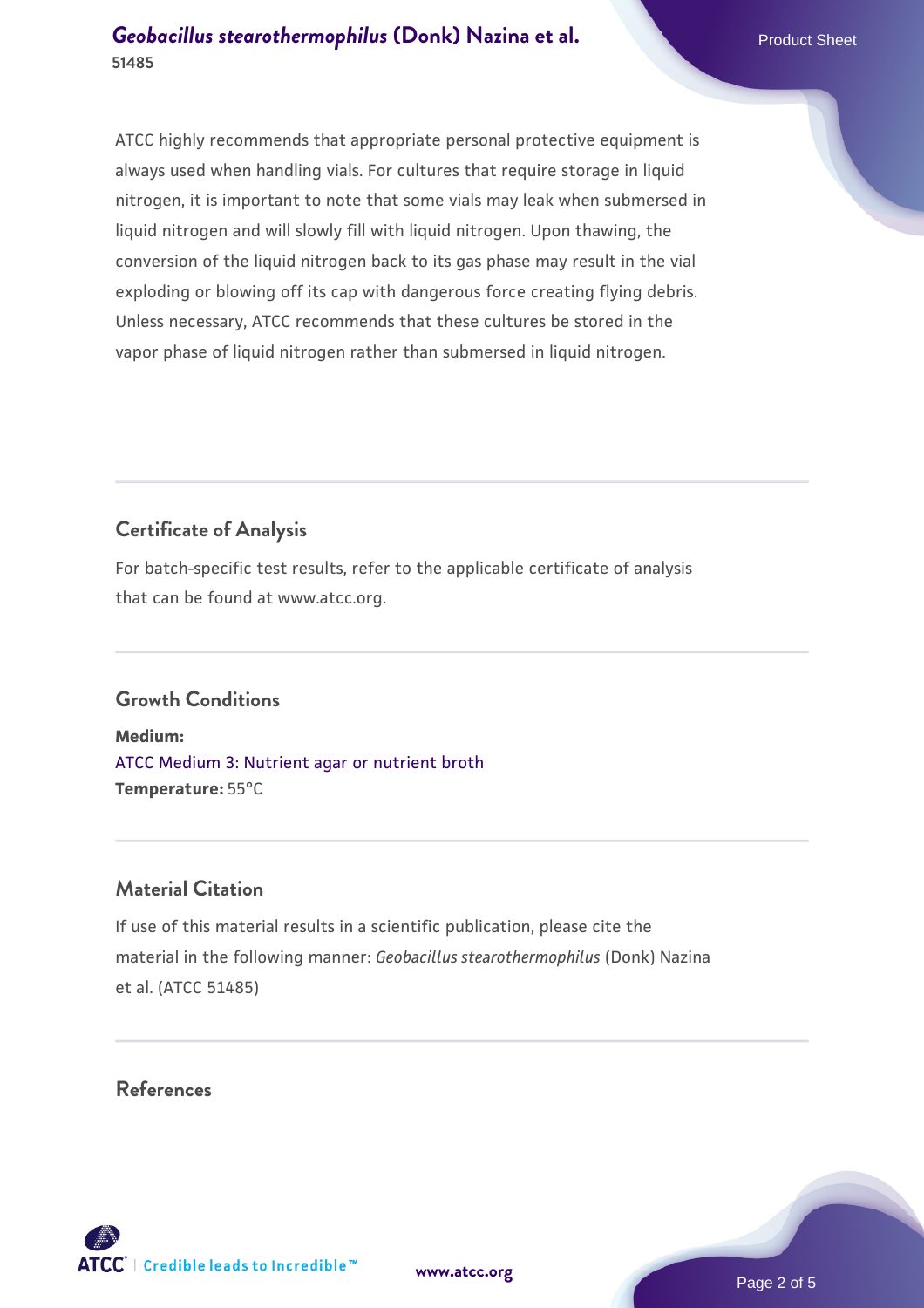#### **[Geobacillus stearothermophilus](https://www.atcc.org/products/51485) [\(Donk\) Nazina et al.](https://www.atcc.org/products/51485)** Product Sheet **51485**

References and other information relating to this material are available at www.atcc.org.

#### **Warranty**

The product is provided 'AS IS' and the viability of ATCC® products is warranted for 30 days from the date of shipment, provided that the customer has stored and handled the product according to the information included on the product information sheet, website, and Certificate of Analysis. For living cultures, ATCC lists the media formulation and reagents that have been found to be effective for the product. While other unspecified media and reagents may also produce satisfactory results, a change in the ATCC and/or depositor-recommended protocols may affect the recovery, growth, and/or function of the product. If an alternative medium formulation or reagent is used, the ATCC warranty for viability is no longer valid. Except as expressly set forth herein, no other warranties of any kind are provided, express or implied, including, but not limited to, any implied warranties of merchantability, fitness for a particular purpose, manufacture according to cGMP standards, typicality, safety, accuracy, and/or noninfringement.

#### **Disclaimers**

This product is intended for laboratory research use only. It is not intended for any animal or human therapeutic use, any human or animal consumption, or any diagnostic use. Any proposed commercial use is prohibited without a license from ATCC.

While ATCC uses reasonable efforts to include accurate and up-to-date information on this product sheet, ATCC makes no warranties or representations as to its accuracy. Citations from scientific literature and patents are provided for informational purposes only. ATCC does not warrant



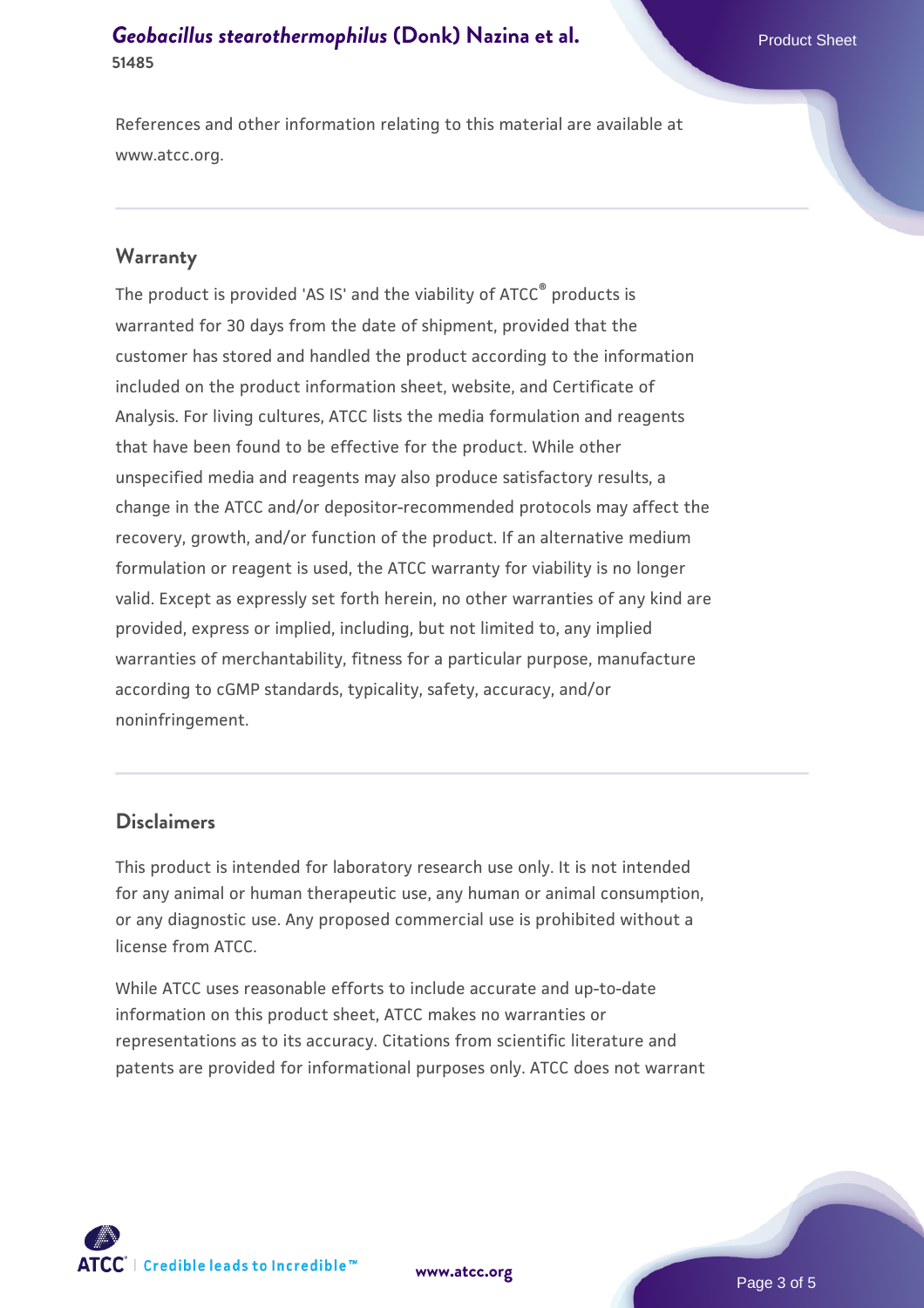#### **[Geobacillus stearothermophilus](https://www.atcc.org/products/51485) [\(Donk\) Nazina et al.](https://www.atcc.org/products/51485)** Product Sheet **51485**

that such information has been confirmed to be accurate or complete and the customer bears the sole responsibility of confirming the accuracy and completeness of any such information.

This product is sent on the condition that the customer is responsible for and assumes all risk and responsibility in connection with the receipt, handling, storage, disposal, and use of the ATCC product including without limitation taking all appropriate safety and handling precautions to minimize health or environmental risk. As a condition of receiving the material, the customer agrees that any activity undertaken with the ATCC product and any progeny or modifications will be conducted in compliance with all applicable laws, regulations, and guidelines. This product is provided 'AS IS' with no representations or warranties whatsoever except as expressly set forth herein and in no event shall ATCC, its parents, subsidiaries, directors, officers, agents, employees, assigns, successors, and affiliates be liable for indirect, special, incidental, or consequential damages of any kind in connection with or arising out of the customer's use of the product. While reasonable effort is made to ensure authenticity and reliability of materials on deposit, ATCC is not liable for damages arising from the misidentification or misrepresentation of such materials.

Please see the material transfer agreement (MTA) for further details regarding the use of this product. The MTA is available at www.atcc.org.

## **Copyright and Trademark Information**

© ATCC 2021. All rights reserved. ATCC is a registered trademark of the American Type Culture Collection.

#### **Revision**

This information on this document was last updated on 2021-05-19

#### **Contact Information**



**[www.atcc.org](http://www.atcc.org)**

Page 4 of 5